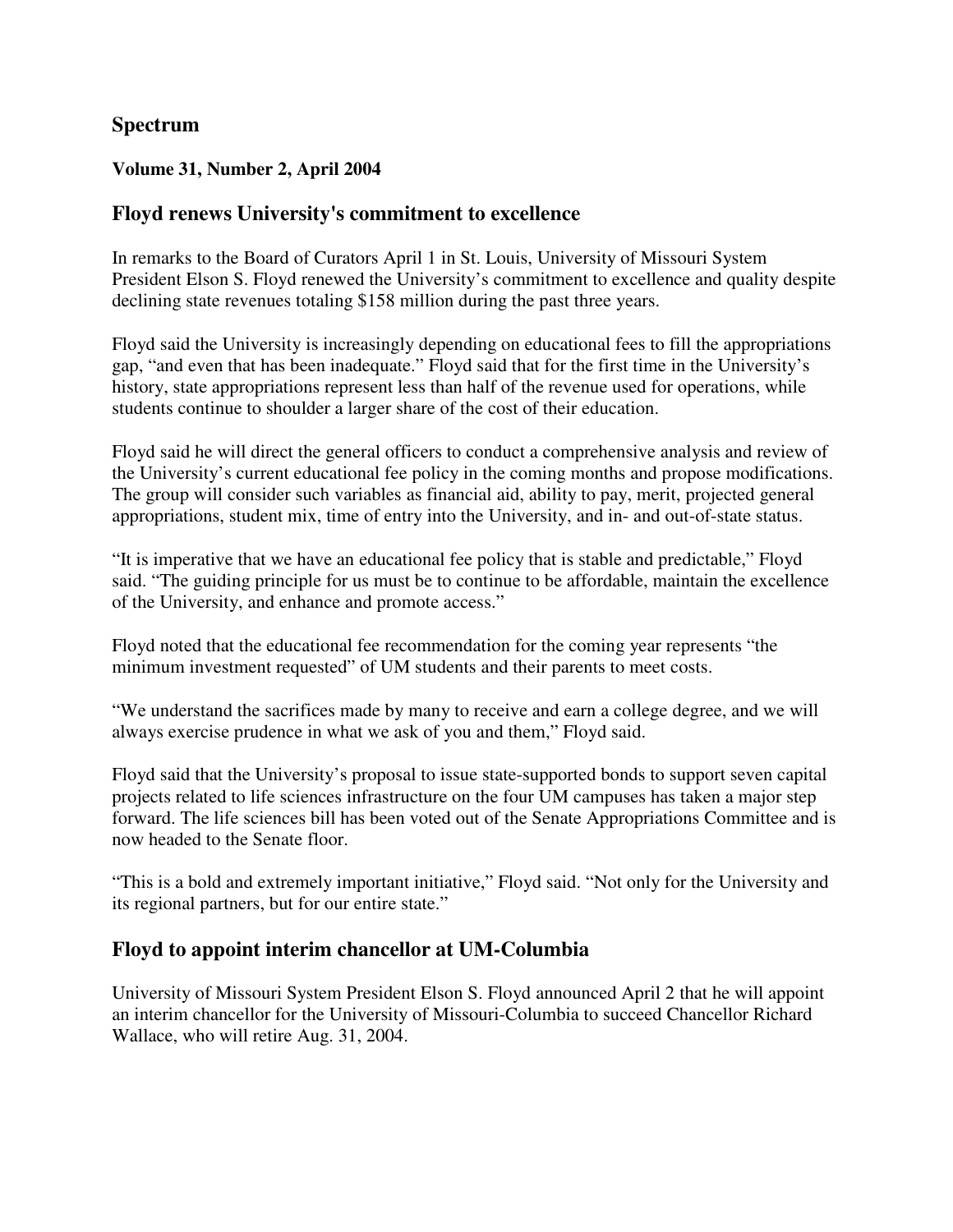Floyd is seeking nominations from the campus community to be submitted to him in writing by April 16, 2004. The interim chancellor will take office Sept. 1, 2004, with the goal of assuring a seamless administrative transition until a permanent chancellor is on board.

Floyd also will appoint a committee to begin a search for a permanent chancellor. He hopes to have a permanent replacement for Chancellor Wallace by Jan. 1, 2005.

Floyd had been exploring the possible consolidation of administrative functions between the UM-Columbia and UM System administrations, including merging the offices of the UM President and the UM-Columbia chancellor.

After consulting with constituents across the UM System, Floyd decided that it is in the best interests of all four campuses to maintain the position of UM-Columbia chancellor.

"We will continue to look at possible consolidations of other administrative functions to operate more efficiently," Floyd said.

"Dr. Floyd is moving forward with the full confidence of the Board of Curators," said UM Board President Mary James. "We will continue to explore every opportunity to serve this state as effectively as possible."

# **UM technology transfer showcase honors faculty**



Dr. Zhi Xu, recipient of the Entrepreneur of the Year award.

University of Missouri System faculty members were recognized for their outstanding research at the University's fourth annual Technology Transfer Showcase, held April 6 in Columbia.

Thomas Sharpe, executive director of the Office of Technology and Special Projects, recognized faculty members who filed patent disclosures and patent applications, or who licensed their patents during 2003.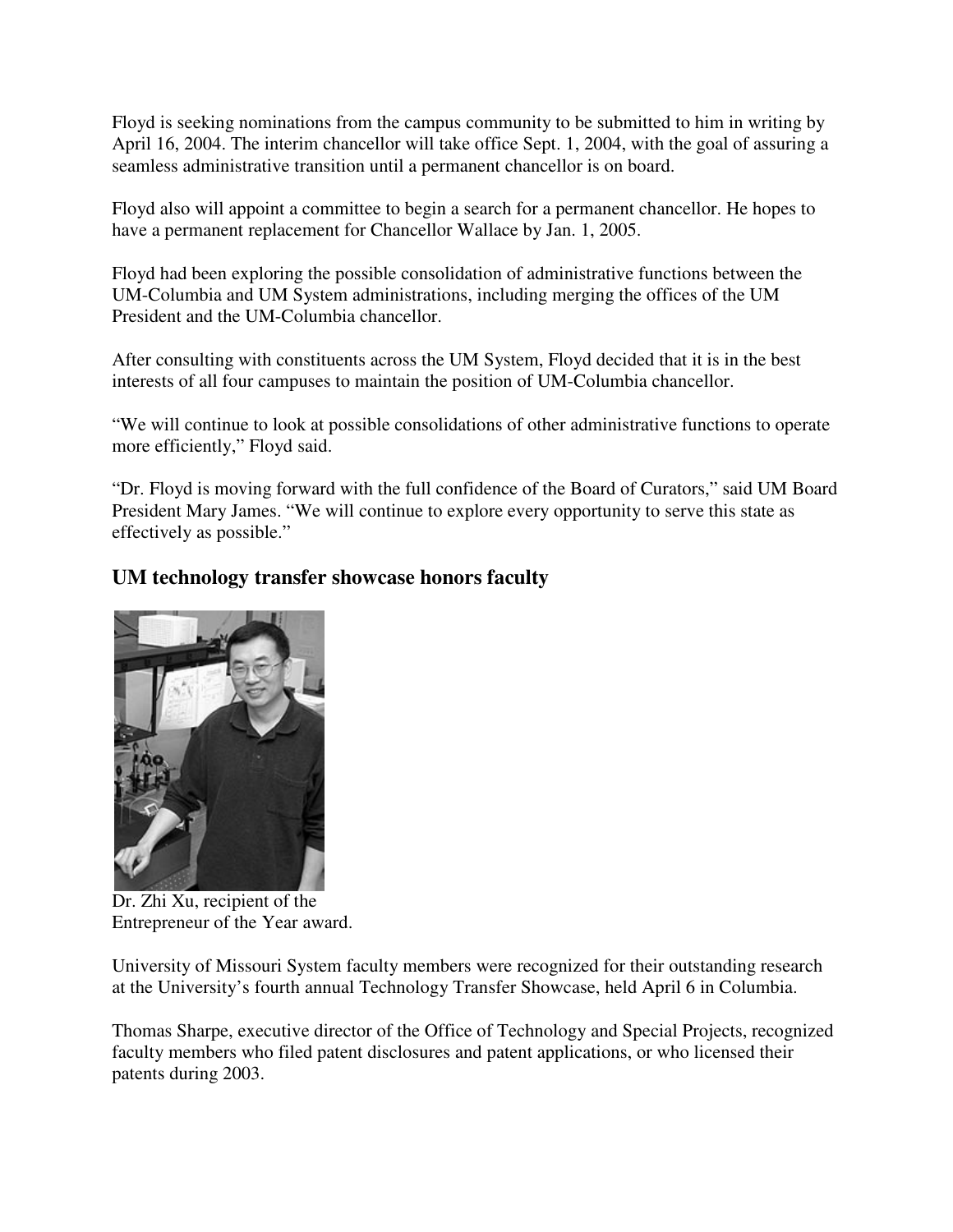Sharpe also presented plaques to faculty members who were awarded U.S. patents from January 2003 to December 2003. Honorees included: Jerry L. Atwood, G. William Orr, Leonard J. Barbour, Kathy L. Timms, John Steven Morris, Edward Allen Deutsch, Yadong Li, R. Lee Peyton, Gurmukh S. Johal, John Gray, Tim Hui-Ming Huang, Silvia S. Jurisson, Thomas P. Quinn, Michael F. Giblin, Henry W. White, Shen Zhu, Yungryel Ryu, Cecil C. Chappelow, J. David Eick, James Code, Roy O. Morris, Giovanni Vignale, Daniel S. Smith, John C. Walker, Kattesh V. Katti, Kandikere R. Prabhu, Hariprasad Gali, Nagavara Kishore Pillarsetty, Wynn A. Volkert, Jeffrey O. Phillips, Rajiv S. Mishra, Zhonghua Peng, Yongge Wei, Bubin Xu, William C. Nunnally, and Daniel Armstrong.

The third annual Entrepreneur of the Year Award went to Dr. Zhi Xu, associate professor of chemistry at the University of Missouri-St. Louis. Much of Xu's research focuses on optical spectroscopy, which uses light to determine the presence and identity of a wide variety of substances.

New technology developed by Zu and his research team could, among many other things, reduce the amount of blood needed for medical diagnostic tests to less than 1 percent of the amount now required. Increased sensitivity also will aid researchers using spectroscopy in developing new drugs and could make it faster and easier to identify environmental pollutants.

The award includes a \$15,000 prize, which Xu has donated to UM-St. Louis to support research. Thomas C. Melzer served as the event's keynote speaker. Melzer is a co-founder of RiverVest Venture Partners, a national venture capital firm that specializes in seed and early-stage investments in the life sciences. He also is managing director of the firm, which is based in St. Louis. Among many other activities, he was a member of the Chancellor's Council at UM-St. Louis.

The annual Technology Transfer Showcase is coordinated by the UM System Office of Technology and Special Projects. Created in 1999, the office takes an aggressive, entrepreneurial approach to licensing technologies from all four campuses, creating research and development partnerships, and assisting start-up firms that utilize University discoveries.

# **Krawitz reports on educational fees, FY05 budget**

The University of Missouri System Board of Curators approved educational fees for the 2004- 2005 academic year at its April 1 meeting in St. Louis.

Resident education and enrollment fees for undergraduate and graduate students will increase by 7.5 percent beginning in the summer session. Nonresident educational fees will increase by the same dollar amount as resident educational fees for undergraduate and graduate students: \$14.60 and \$17.70 respectively. Fees were increased to help cover increases in mandatory expenditures in the face of a predicted flat state appropriation.

Educational fee increases for professional school students range from zero to 7.5 percent and are within the range set by the vice president for finance and administration. The process for variable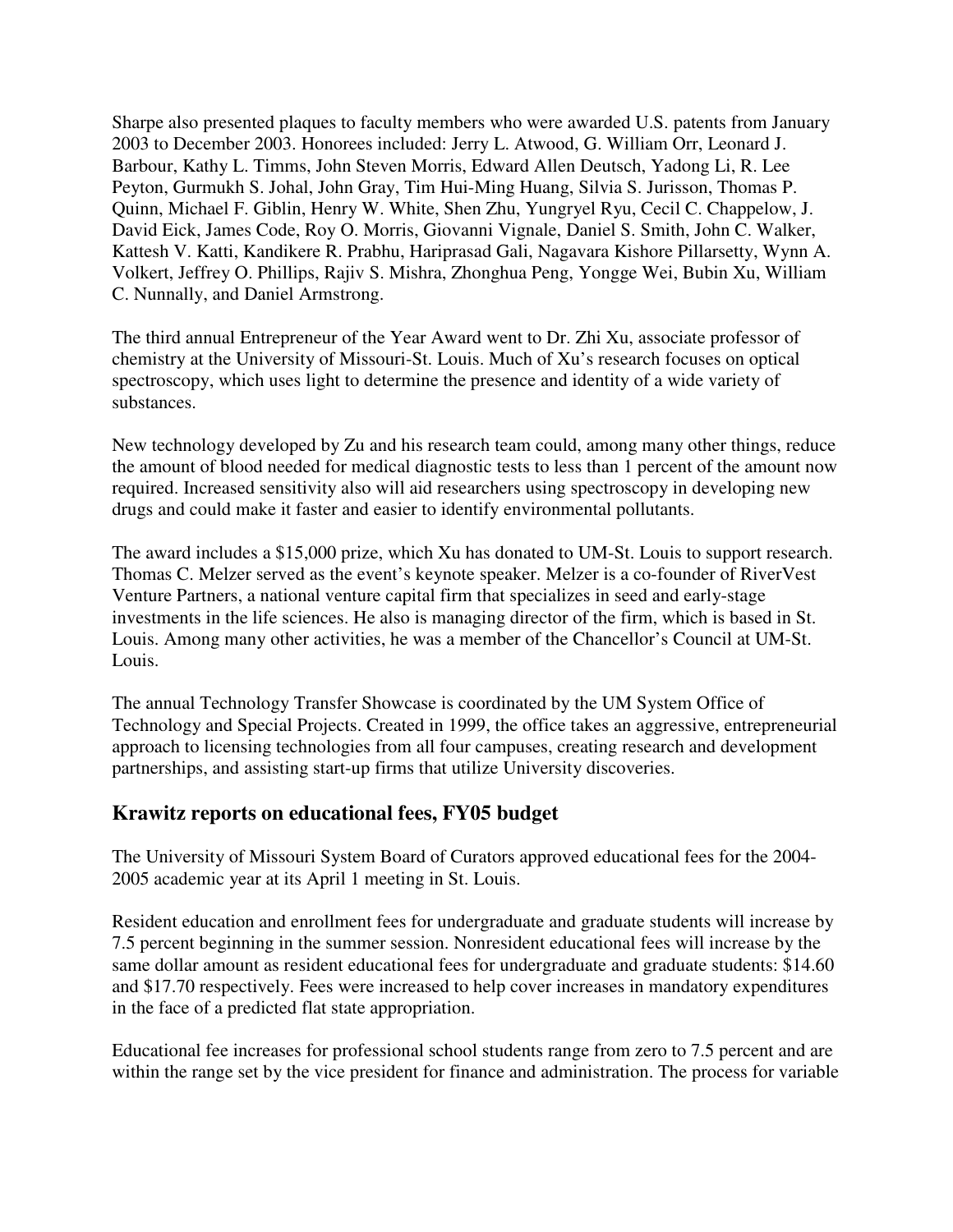increases in professional school educational fees was approved by the board in November 2002 based on recommendations from the Graduate and Professional Fee Task Force.

Supplemental course fees at the University of Missouri-Columbia also will be increased or instituted, effective fall 2004, including a \$35 per credit hour increase for undergraduate and graduate courses in the College of Agriculture, Food and Natural Resources; a \$30 per credit hour increase for undergraduate and graduate courses in the College of Business; and a \$30 per credit hour increase for College of Education undergraduate courses leading to certification. The School of Journalism will increase their existing supplemental fee to \$35 per credit hour for undergraduate and graduate courses. The fees reflect the differential costs of these programs and the need for additional resources to maintain program quality.

The board also heard an update by Vice President for Finance and Administration Nikki Krawitz on financial assumptions used for budget planning for fiscal year 2005.

The University's general operating budget is the largest funding source for the University's instructional mission. The primary sources of revenue making up the FY04 operations budget are student fees at 44 percent and state appropriations at 42 percent. Krawitz noted that educational fees are closely tied to the level of state appropriations. The current year marks the first time that educational fee revenues have exceeded state support in the University's general operating budget.

"People costs" account for two-thirds, or 67 percent, of the University's expenditures. The remaining one-third includes all non-personnel expenses, such as utilities and insurance, as well as \$98 million in scholarships and fellowships.

Krawitz said University administrators are anticipating a 5.6 percent increase in certain mandatory expenses such as insurance, utilities and information technology.

Revenue and expenditure assumptions for FY05 include no growth in state appropriations. "We are taking a conservative approach by budgeting for flat appropriations with the full realization that if the state's revenues do not materialize in FY05 to support flat appropriations, we could be subject to additional withholdings by this time next year," Krawitz said.

Assumptions also take into account a 2 percent increase to the University of Missouri salary pool. "This would provide increases based on merit, equity and market consistent with our commitment to recruit and retain the highest quality faculty and staff," Krawitz said.

Other assumptions include a 2 percent increase in student enrollment System-wide; a moderate to no increase in investment or endowment income due to market conditions, 0.7 percent; and continued physical plant maintenance and repair expenditures of 1.25 percent of replacement value, down from the optimum 1.5 percent.

The final FY05 budget will be presented to the board at its May meeting for approval.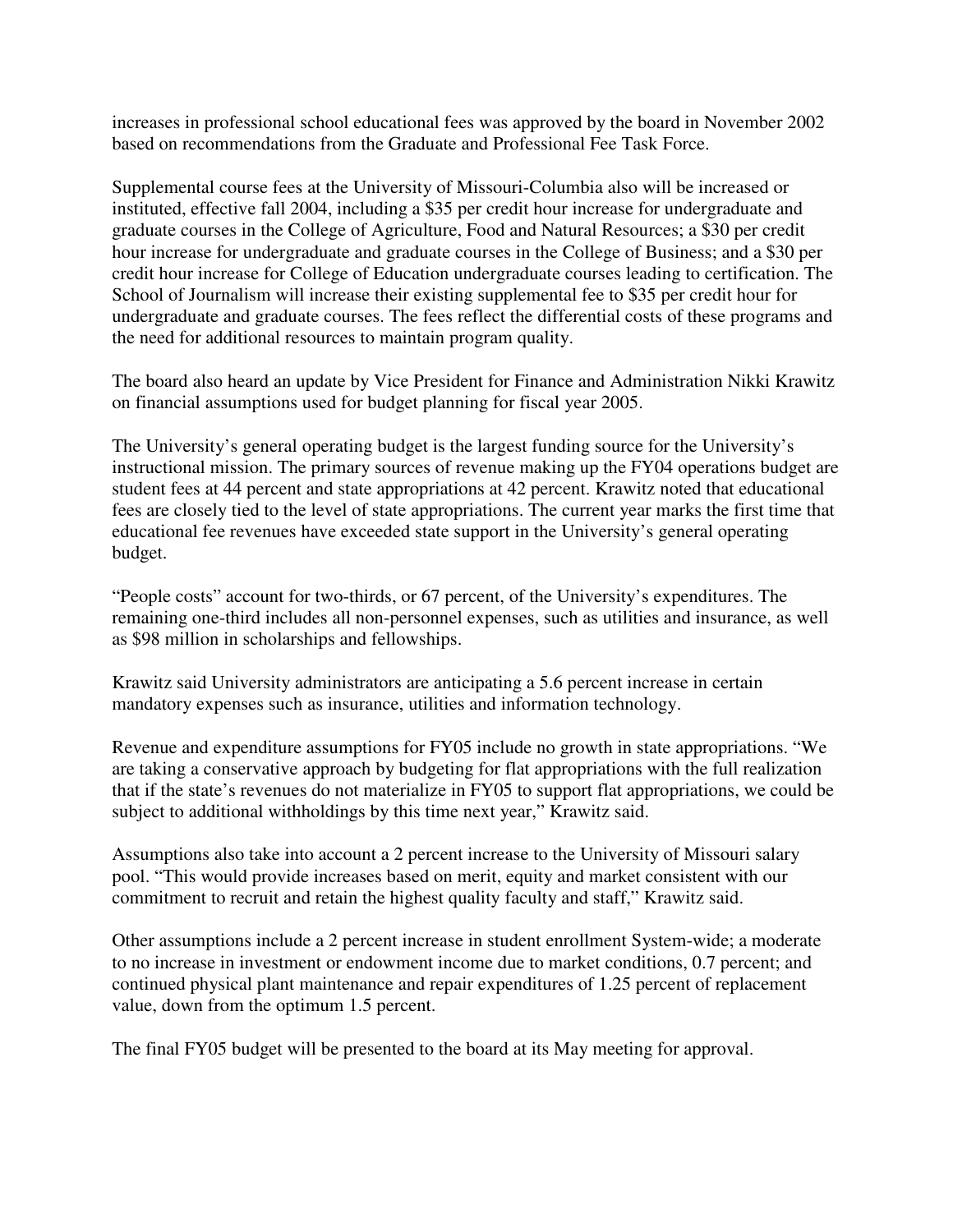# **Alumni Alliance gives awards for outstanding service to UM**

The Alliance of Alumni Associations and University Outreach and Extension honored six individuals for outstanding service to the University of Missouri at the 30th annual Legislative Day, Feb. 25, in Jefferson City.



Pictured from left to right: Chancellor Richard Wallace, Senator Wayne Goode, Michael Albano, Dr. Ronald Turner, and David Adam. Not pictured: Fred Kummer.

## **Outstanding Alumni Service to the University of Missouri-Columbia: Chancellor Richard Wallace**

Chancellor Richard Wallace received his bachelor's degree in journalism, with distinction, from Northwestern University in 1958 and a doctorate in economics from Vanderbilt University in 1965.

Wallace joined UM-Columbia in 1966 as assistant professor of economics and community health and medical practice. He served as director of the Business and Public Administration Research Center, as associate dean of the graduate school, as interim dean of the College of Arts and Science, and as associate provost. He was named associate vice president for academic affairs for the University of Missouri System in 1985 and promoted to vice president for academic affairs in 1989.

He returned to the Columbia campus in 1996, serving briefly as interim chancellor before assuming his present post. As chancellor, Wallace enhanced the reputation of UM-Columbia among the nation's land-grant research universities, and successfully advocated the adoption of a set of values to guide the campus community.

#### **Outstanding Alumni Service to the University of Missouri-Kansas City: Michael Albano**

Michael Albano earned a bachelor's degree in history in 1965 and a juris doctorate in 1968, both from UM-Kansas City.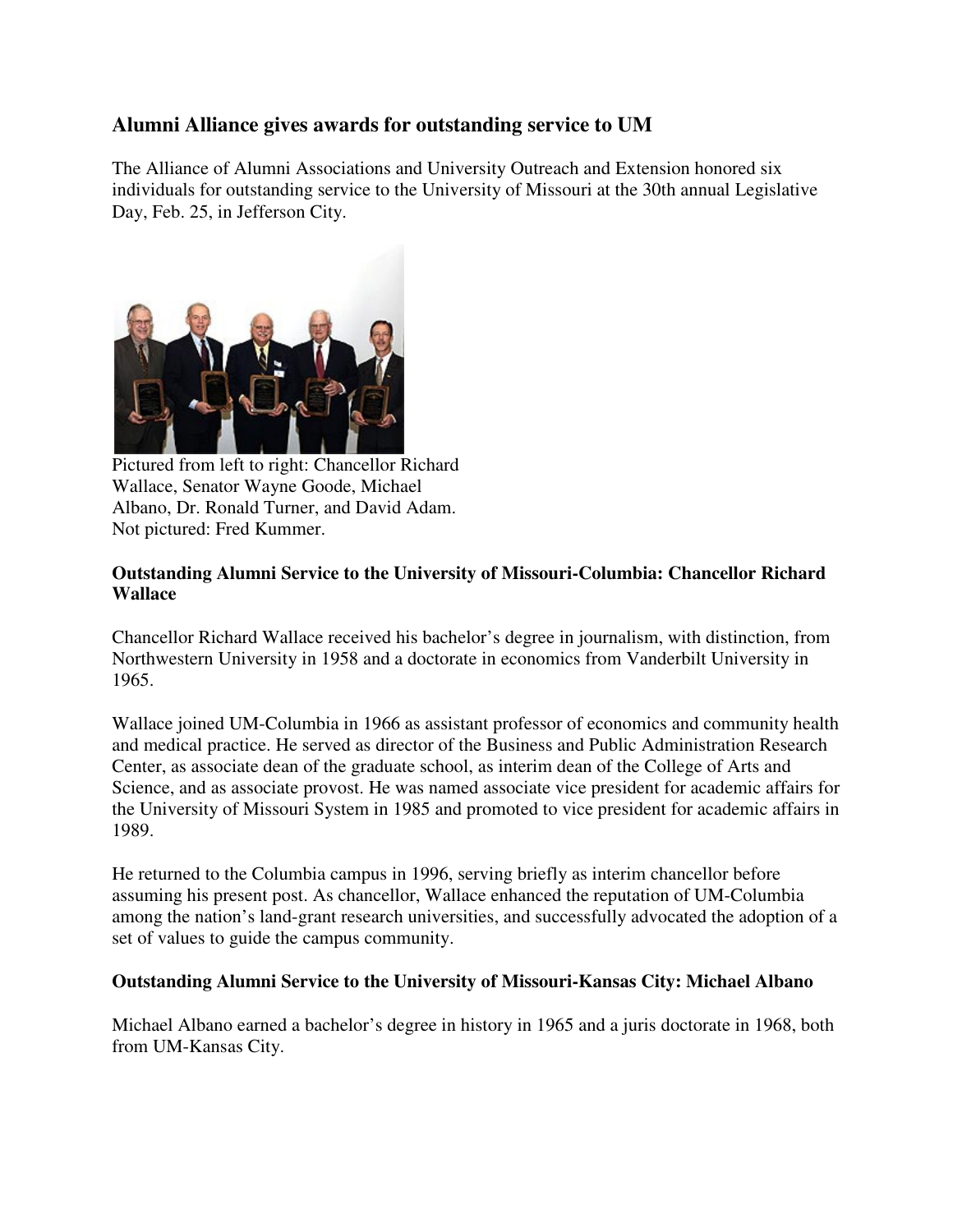Albano is a partner in the law firm of Welch, Martin & Albano of Independence, Missouri. He is a Fellow of the American Academy of Matrimonial Lawyers and has served as the organization's president and was president of its foundation as well. He has chaired the family law section of both the American Bar Association and the Missouri Bar Association, and he is a diplomat of the American College of Family Trial Lawyers.

Albano has been active in UM-Kansas City's alumni association, serving as president, vice president of finance, and as a member of the association's board of directors. In addition, he is an active member of the campus' Law School Alumni Association, which he served as president for one year and as a director for six years.

### **Outstanding Alumni Service to the University of Missouri-Rolla: Fred Kummer**

Fred Kummer received a bachelor's degree in civil engineering in 1955 from the Missouri School of Mines, now called UM-Rolla. In 1984 UM-Rolla also awarded him an Honorary Doctor of Engineering degree.

Kummer is founder, owner and chief executive officer of the St. Louis-based HBE Corporation. His firm is the nation's leading design-build organization for health care and financial facilities, and is the parent company of the Adam's Mark Hotel chain.

Kummer served on the UM-Rolla Board of Trustees for five years. His alma mater has honored him with an Alumni Achievement Award and declared him an Honorary Knight of St. Patrick. In 1992 he was inducted into UM-Rolla's Academy of Civil Engineers. He also is one of the founding members of the Order of the Golden Shillelagh, the campus' major gift recognition society, and is a member of the Claghn of the Emerald Isle. Kummer also served as a member of the UM Board of Curators from 1987 to 1993.

### **Outstanding Alumni Service to the University of Missouri-St. Louis: David Adam**

David Adam received a bachelor's degree in accounting, cum laude, in 1981 and a master's degree in accounting in 1993, both from UM-St. Louis. After a career as a tax consultant, Adam is currently studying law at St. Louis University.

As a student at UM-St. Louis, Adam served as a student ambassador. Following graduation, he became an active member of the UM-St. Louis Alumni Association, which he twice served as president. In addition, he worked closely with the admissions office and the athletic department, where he helped reestablish homecoming's "Alumni Family Day" event.

Adam spearheaded several fundraising efforts for the Alumni Association. He made a significant challenge gift in a drive to endow the association's Presidential Scholarship. He also encouraged the association to give back to the campus financially, in the form of a gift to the new Blanche M. Touhill Performing Arts Center.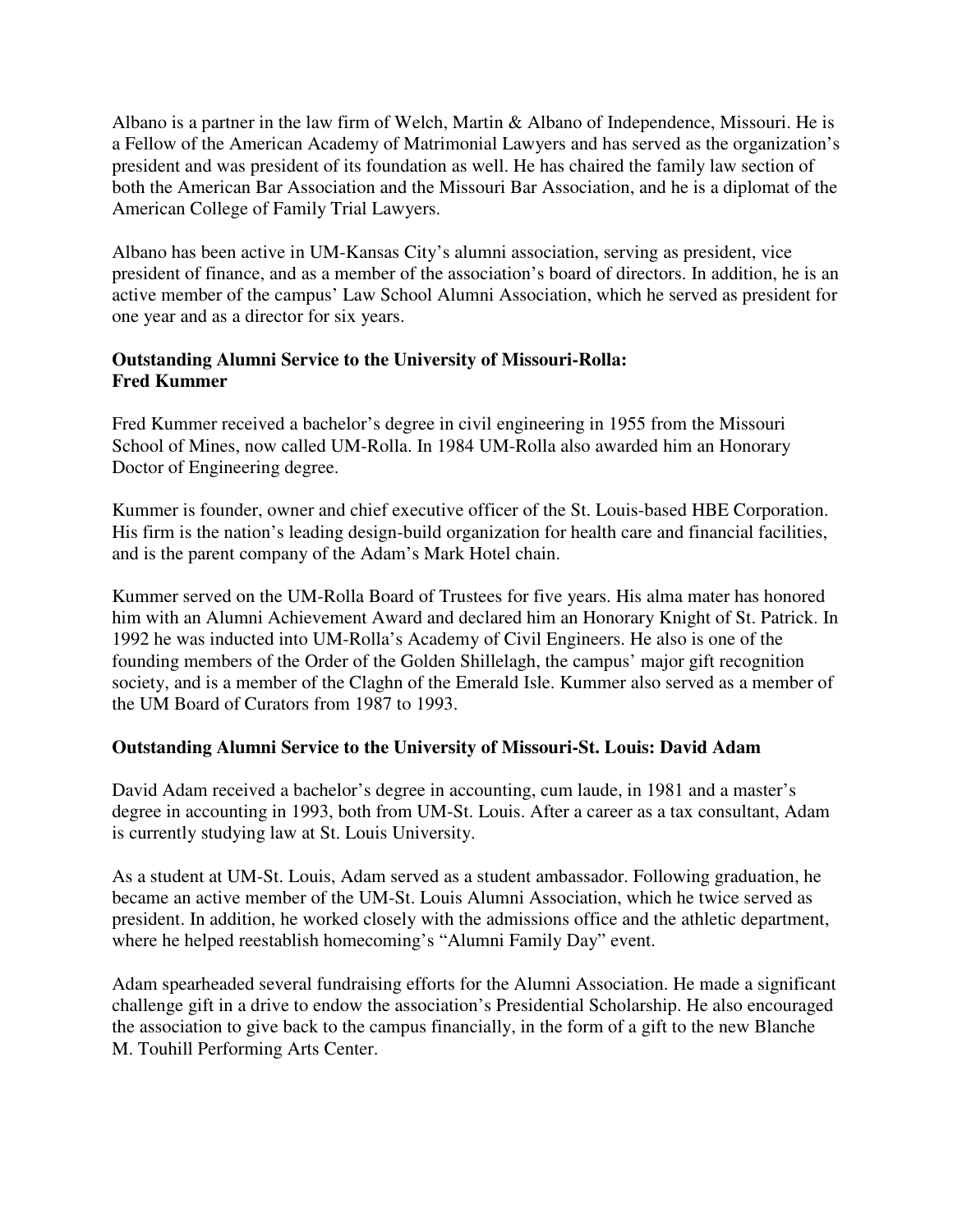#### **Outstanding Alumni Service to University Outreach & Extension: Dr. Ronald Turner**

Dr. Ronald Turner, executive vice president of the University of Missouri System, served as Director of Outreach and Extension for ten years.

Turner received a bachelor's degree in education from Southwest Missouri State College, now Southwest Missouri State University, in 1963 and a master's degree and a doctorate in speech from the University of Missouri-Columbia in 1967 and 1970, respectively. He first joined the University staff in 1965 in the Office of Instructional Television on the Columbia campus.

During his tenure as director, Extension expanded its efforts to bring the expertise of the University of Missouri and Lincoln University directly to the people. Under Turner's leadership, Extension took full advantage of technology to better serve more people throughout Missouri. Turner also strongly encouraged the strengthening of county extension councils. He recognized that the councils could best identify local needs, thus enabling Extension to respond by providing access to research-based knowledge.

#### **Outstanding Alumni Service to the University of Missouri System: Senator Wayne Goode**

Senate Wayne Goode became a member of the General Assembly in 1962, when he was first elected to the House of Representatives. His support for education continued when he was elected to the Senate from the 13th District in St. Louis County in 1984.

Although Goode received a bachelor's degree in banking and finance from the University of Missouri-Columbia, he has been most involved with the University of Missouri-St. Louis. During his first term as a representative, in 1963, he successfully sponsored legislation to establish UM-St. Louis. Since then, Goode has supported initiatives such as the creation of the UM-St. Louis School of Optometry and the establishment of a joint undergraduate engineering program in cooperation with Washington University.

Goode currently serves on eight Senate committees, including Education, Appropriations, and Commerce and Environment.

#### **Distinguished teaching professors named**

The University of Missouri Board of Curators approved the appointments of two distinguished teaching professors at UM-Columbia.

Ira Papick, professor of mathematics, and Meera Chandrasekhar, professor of physics and astronomy, were both designated distinguished teaching professors. The appointees will each receive a \$10,000 annual stipend as long as they hold their respective positions. Both appointments are effective Sept. 1, 2004.

#### **President establishes health disparities task force**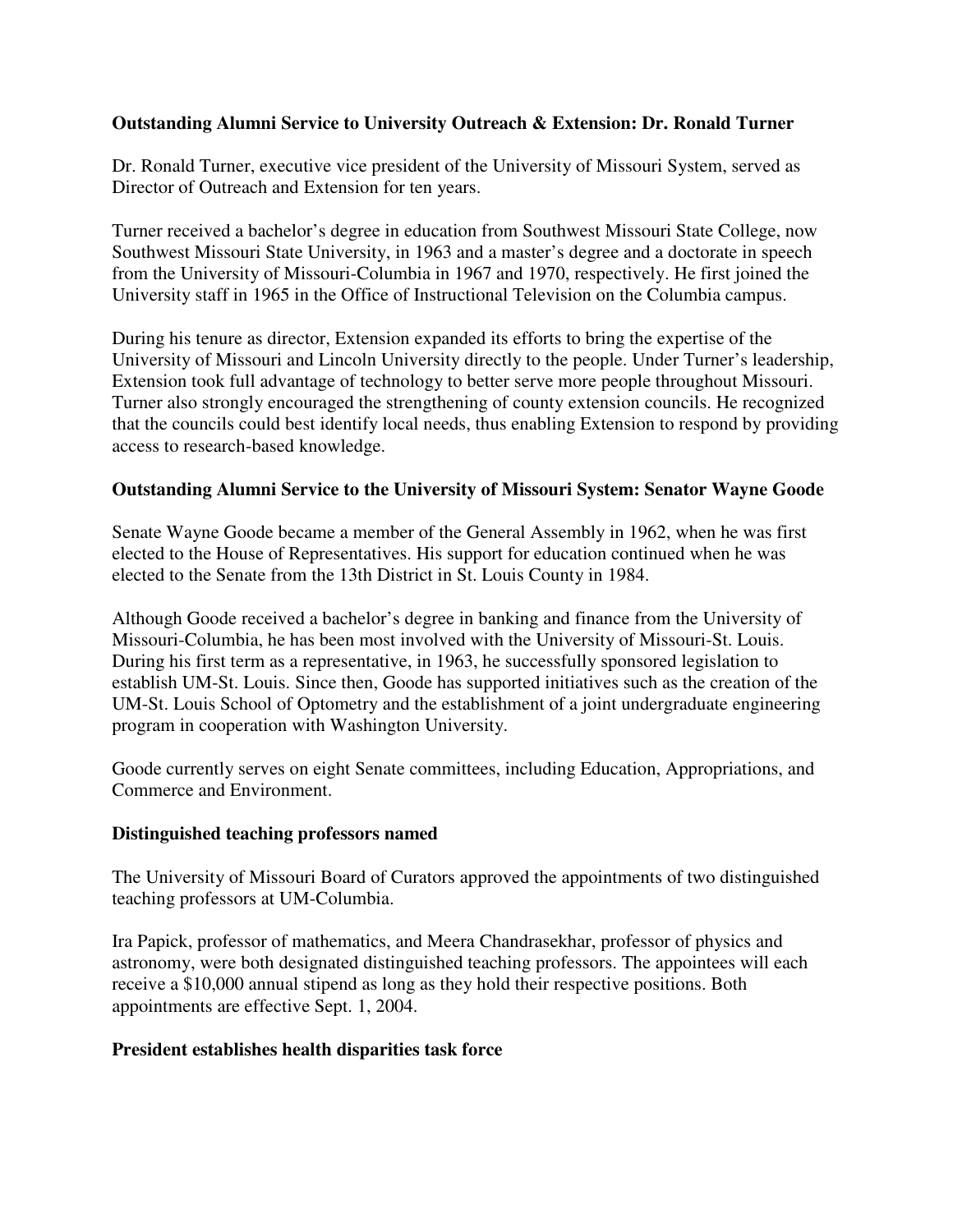UM System President Elson S. Floyd has established the UM System Task Force on Health Disparities. The task force will be guided by the Institute of Medicine's definition of health disparities. The IOM defines health care disparities as "racial or ethnic differences in the quality of health care that are not due to access-related factors (i.e. patient's insurance status or income) or clinical needs, preferences, and appropriateness of intervention."

The task force is charged with establishing an inventory of initiatives to reduce health disparities within the University of Missouri and the state. The task force also is charged with establishing recommendations for strategies to increase minority student recruitment in the health care schools, changes in curricula to enhance students' understanding in regard to health care disparities, and strategies to make UM a national leader in reducing health care disparities.

Other duties include recommending steps to eliminate any disparities in health care to UM patients, recommending strategies to increase UM research on health disparities, outlining proposals for UM to reduce health disparities in the state, and developing partnerships with the state and other universities to address such disparities.

Members from UM-Columbia are: Dr. Kris Hagglund, Dr. Lanis Hicks, Dr. Steve Zweig, Dr. Jacqueline Grant, and Gwen Ratermann. UM-Kansas City members are: Dr. John Ma, Dr. Reaner Shannon, Dr. Thad Wilson, and Dr. Cameron Lindsey. UM-St. Louis members are: Dr. Susan Feigenbaum, Dr. Jean Bachman, Dr. Timothy Wingert, and Dr. Alexander Harris. Other members include Peter Wilden, ex officio; Erin Elliott, legislative support; Lee Henson, disabilities liaison; and Phil Harrison, staff support.

### **Board of Curators approves facilities actions at UM-Columbia**

The Board of Curators approved the retention of a firm to provide design services for the life sciences business incubator at UM-Columbia. The firm, Cannon St. Louis, Inc., was approved for a fee not to exceed \$12,000 for programming and a fixed fee to be determined by administration for design services. The \$241,894 funding is from HUD.

The board also approved naming the Sociology Building and Addition at UM-Columbia the Donald W. Reynolds Journalism Institute, contingent on securing executed gift agreements. The \$31 million gift from the Reynolds Foundation to the School of Journalism includes \$12.4 million for programs within the School of Journalism and \$18.6 million for construction and renovation.

The construction project includes the complete renovation of the vacant Sociology Building, partial renovation of Walter Williams Hall and construction of a new addition between Sociology and Walter Williams Hall.

The late newspaper publisher Donald W. Reynolds previously donated approximately \$9 million to construct the Donald W. Reynolds Alumni Center at UM-Columbia.